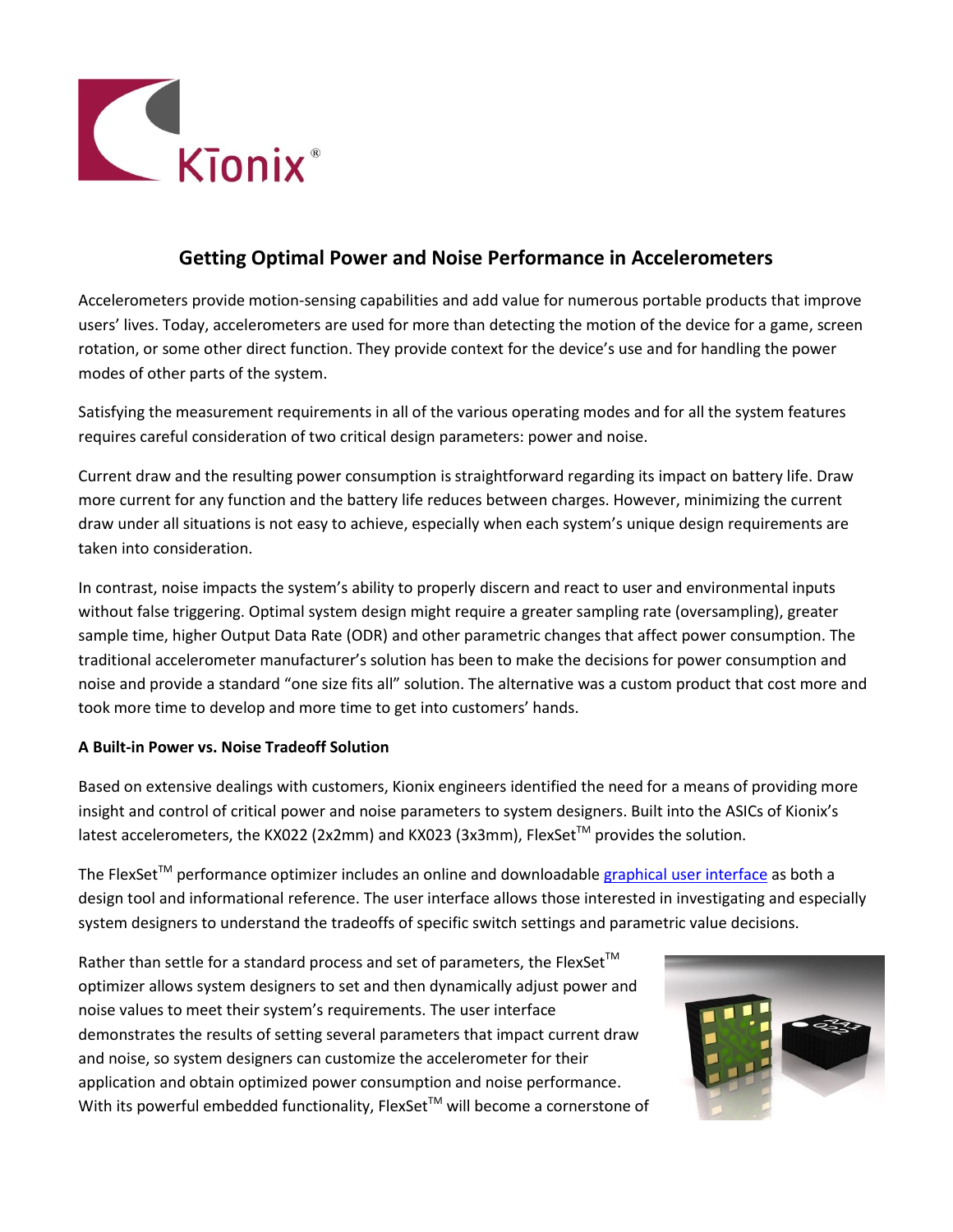Kionix's low power-high performance products in the future.

## **What Can System Designers Do with the FlexSetTM Optimizer?**

System designers typically want the lowest power as well as the lowest noise values, but the two are at opposite ends of the scale. Providing greater processing power to the interface circuit allows a greater number of samples to be taken in a given timeframe and increased averaging improves the accuracy. More complicated filtering and other steps taken to improve the accuracy of the readings and avoid noise-related inaccuracies increase the current draw. Application modes that can tolerate lower accuracy, allow lower power consumption.

Representative of the actual register selections that designers will have when customizing the accelerometer parameters, this tool allows system designers to tune the performance of their system through precise design parameter choices. Instead of a limited number of preset values, designers will have control of a wide range of switch selections and pull-down menus that provide a variety of operational configurations including ODR, sample averaging, operating modes, sample buffering, bandwidth, and more.

The FlexSet™ user interface demonstrates the resulting impact on power consumption and noise, so system designers can customize the accelerometer for their application and obtain optimized performance. It also includes a "Compare Cases" mode so designers can do side by side comparisons of various settings.



*FlexSetTM optimizer allows system designers to determine the unique power and noise tradeoffs they want in their system through a series of precise design parameter selections.*

The Output Data Rate pull down menu provides a selection of twelve exponentially increasing values from 0.78125 to 1600 Hz. With a lower ODR, portions of the chip are shut down. If the required number of measurements can be made in a small enough timeframe, additional portions of the circuitry can be shut off until the next series of measurements. This duty-cycling of the chip reduces current draw proportional to the off time.

Typical ODR values for providing output to an external circuit are 50 Hz and 100 Hz. At these values, the current can increase from 43 to 60 µA or 83 to 96 µA. At the same time, noise values from 5 to 10 mg levels for the three